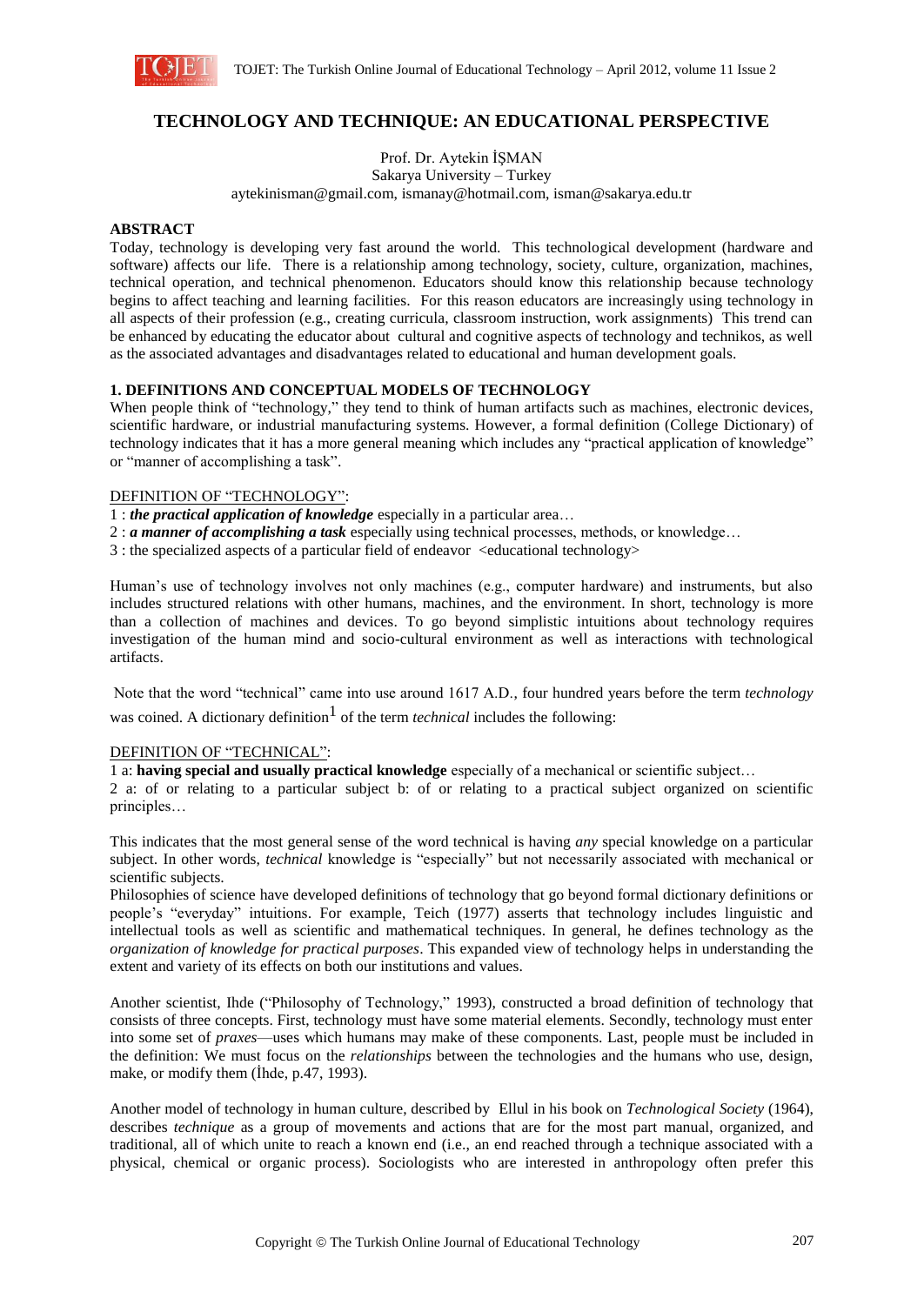

definition because it offers a conceptual structure for thinking about technology that avoids *philosophical or subjective questions* in religion or art.

Feenberg (1991) proposes yet another way of modeling technology. He asserts that technology is "neutral," without any content value of its own. Feenberg's analysis consists of four points.

1. Technology, as pure instrumentality, is indifferent to the variety of ends it can be employed to achieve. Thus, the neutrality of technology is merely a special case of the neutrality of instrumental means, which are only contingently related to the substantive values they serve.

2. Technology also appears to be indifferent with respect to politics at least in the modern world, and especially with respect to capitalist and socialist societies.

3. The sociopolitical neutrality of technology is usually attributed to its rational character and the universality of the truth it embodies. Technology, in other words, is based on verifiable causal propositions.

4. The universality of technology also means that the same standards of measurement can be applied in different settings.

Thus, technology is said to routinely increase the productivity of labor in different countries, different eras, and different civilizations. Feenberg's model defines technology as "neutral" on the assumption that technologies are essentially under the very same norm of efficiency in any and every context.

## **2. BRIEF SURVEY—HISTORICAL CONCEPTS OF TECHNOLOGY**

The modern philosophies of technology discussed above draw from a framework of Western philosophic ideas. This does not imply that ancient forms of technology and technique appeared earlier in other cultures. Ellul (1964) asserted that was principally in the Near East that nontrivial techniques for manipulating the environment first developed. However, Ellul suggests that the oriental technology/techniques had very little in the way of scientific foundation, and considers the Greeks to be first to engage in coherent scientific activity and construct scientific conceptual systems.

İhde (1993) remarks that although the classical Greeks were not strong in technological advances, they produced numerous inventions, often in the field of warfare (e.g., solar mirrors that focused sunlight for starting fires on enemy ships, and machines for elevating or lowering gods on a theater stage). Note that the etymological root of the word *technology*, (i.e., *technologia*—the systematic treatment of an art), is in accord with the ancient Greek's use of technologies primarily for their aesthetics.

Subsequently, a phenomenon occurred which still astonishes historians—a philosophical approach that sought to separate human mental skills/attributes (i.e., *technique*) from the physical objects involved in the ancient technologies. Plato and Aristotle's interest in the nature of knowledge is reflected by the etymological roots of the word technology: *technologia* (*techne*–"art, craft or skill" + *ology*–"study of"). First, Plato posited that knowledge of reality comes through the unaided, inner reason of rationalism. Second, Aristotle posited that knowledge also comes through information about the outside world (Nichols, 1987). Historical trends developing around Aristotle's philosophy facilitated thinking in terms of cause and effect. This cause-effect approach to life promoted human cognitive orientations and thinking which viewed the physical environment, everything outside the mind, to be manipulable.

Cultural acquisition of this cause-effect orientation led to manipulation of the environment and development of technologies that had desirable material benefits and facilitated overall quality of people's lives. Given these obvious benefits, the Renaissance culture freely accepted and used new technologies, although their scientific grounding remained somewhat implicit (Ihde, 1993). The leading precursors of modern science focused on the external world—fascinated by technology's power over nature. (e.g., Leonardo da Vinci's ingenious designs of machines for warfare, for flying, and for travel underwater).

A contemporary manifestation of people's fascination with the power of technology is what Teich (1977) refers to as "pure technology," which is related to the building of machines for their own sake and for the pride or pleasure of accomplishment. Teich describes people's pursuit of "pure technology" to be a creative art somewhere between art and science:

"…the record-breaking vehicle, built purely to see if it will behave as intended; the chess-playing computer program, devised for the sheer entertainment of seeing how well it plays; and that masterpiece in miniature, scientific American's Great International Paper Airplane Competition." Teich (1977)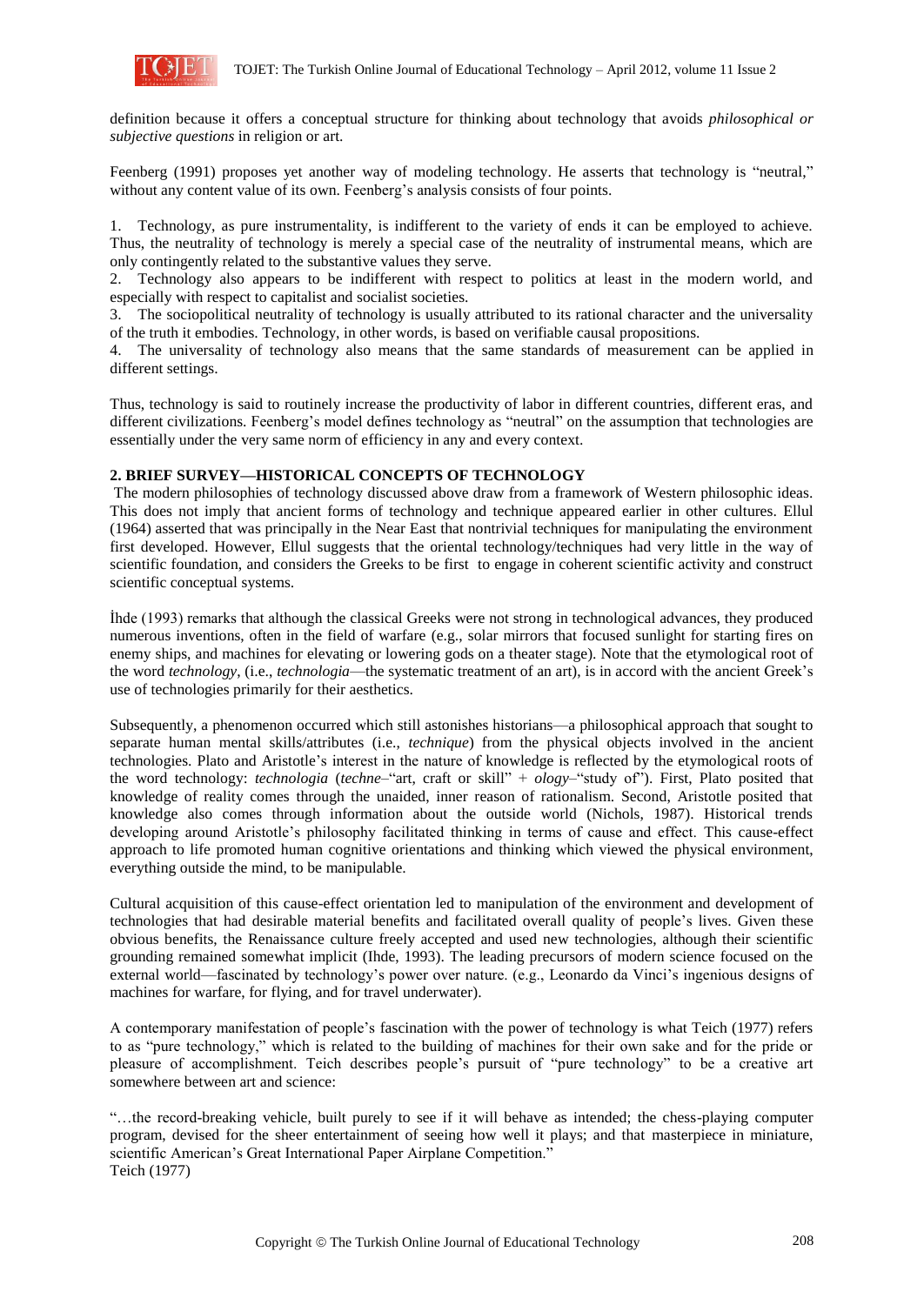

Recall that the technology is defined in the dictionary as the *practical application of knowledge especially in a particular area*, and it is debatable whether people who are engaged in such "pure technology" activities are engaged in the practical application of knowledge. Certainly they are involved in *acquiring* knowledge and technical skills that could in other circumstances be considered practical.

Similarly, professors who acquire and apply skills used in writing articles "for their own sake and for the pride or pleasure of accomplishment" may also be pursuing a type of "pure technology." On the other hand, writing an academic article often fits the basic definition of technology since in most instances there is a *practical application* of the systematic knowledge: career advancement. In any case, why do we tend to view the professor's work as something different from technology? Probably, because we associate technology with hardware. We have no difficulty in thinking of the professor is *using* technology, but it is not as easily perceived that such work is intrinsically technological.

In summary, people tend not to think of technology in terms of its historical meaning (i.e., technologia—the systematic treatment of an art) or its general dictionary definition (i.e., "the practical application of knowledge" or "a manner of accomplishing a task"). This is in part due to the historical separation of *technology* and skills associated with systematic knowledge—what in the next section we well describe as *technique*.

## **3. TECHNIQUE: ACTIVITY THAT IMPLEMENTS SYSTEMATIC KNOWLEDGE**

The etymological root of the words *technique* and *technical* is the same, from the Greek *technikos*: "skillful in an art." A typical dictionary definition  $<sup>1</sup>$  of technique includes the following:</sup>

## DEFINITION: "TECHNIQUE":

1. The manner in which technical details are treated… or basic physical movements are used…

2. Also the ability to treat such details or use such movements: a) A body of technical methods  $\langle$ as in a craft or scientific research > b) a method of accomplishing a desired aim.

Thus, in contrast to the word technology which implies systematic treatment (i.e., from Greek *technologia*: "systematic treatment of an art"), technique signifies manners, ways, and capabilities involved in *implementing* systematic technical knowledge. Thus in a general sense, technique can be any manner in which basic physical movements are used, and is sometimes associated with non-scientific activities (e.g., dance technique, flower arranging technique).

In general then, we can think of technique as a method or style of implementing systematic technological knowledge. This general definition of technique includes cultural behaviors as well as human interactions with tools and products associated with human arts, crafts, and skills.

Awareness of fast-changing techniques associated with technological change is important in maintaining effective, successful, and competitive educational systems. People with limited vision only focus on technological hardware is isolation from cognitive/behavioral techniques and associated cultural patterns. This simplistic view of technology as hardware may stem from the fact that as the functions and devices of technology increase in complexity, their internal operation becomes a marvel in itself, separate from their use and socio-cultural context. Historically, most technology and related techniques were experienced in direct connection with the goal or product of the technological process (e.g., a traditional artist learning how to construct and use different types of paint brushes understands, appreciates, and sees the connection of the paint brush technology to the finished product). However, as technology became more complex and indirect in its contribution to the goal or product, people had less direct knowledge and ability to with unexpected technical problems. For example, a university staff is given a computer database system scheduling courses and meetings, yet they are resistant and revert to word-of-mouth arrangements because they are not fully trained or aware of how to interact with the database—it's weaknesses and potentials.

Thus, instead of techniques related to understanding technical systems and their direct relationship with the environment or goal, a whole new level of human technique evolves which consists of interacting and dealing with constraints of technology (symbolic manipulations like the keyboard interactions that a graphic artist learns to use a computer art application). These kind of technical skills (i.e., techniques) have often been negative and less meaningful to people because human-machine interactions are often structured by inherent technological limitations or nonhuman aspects of the technology. Additionally, technology and related techniques involve new sociocultural structures which can be problematic in themselves.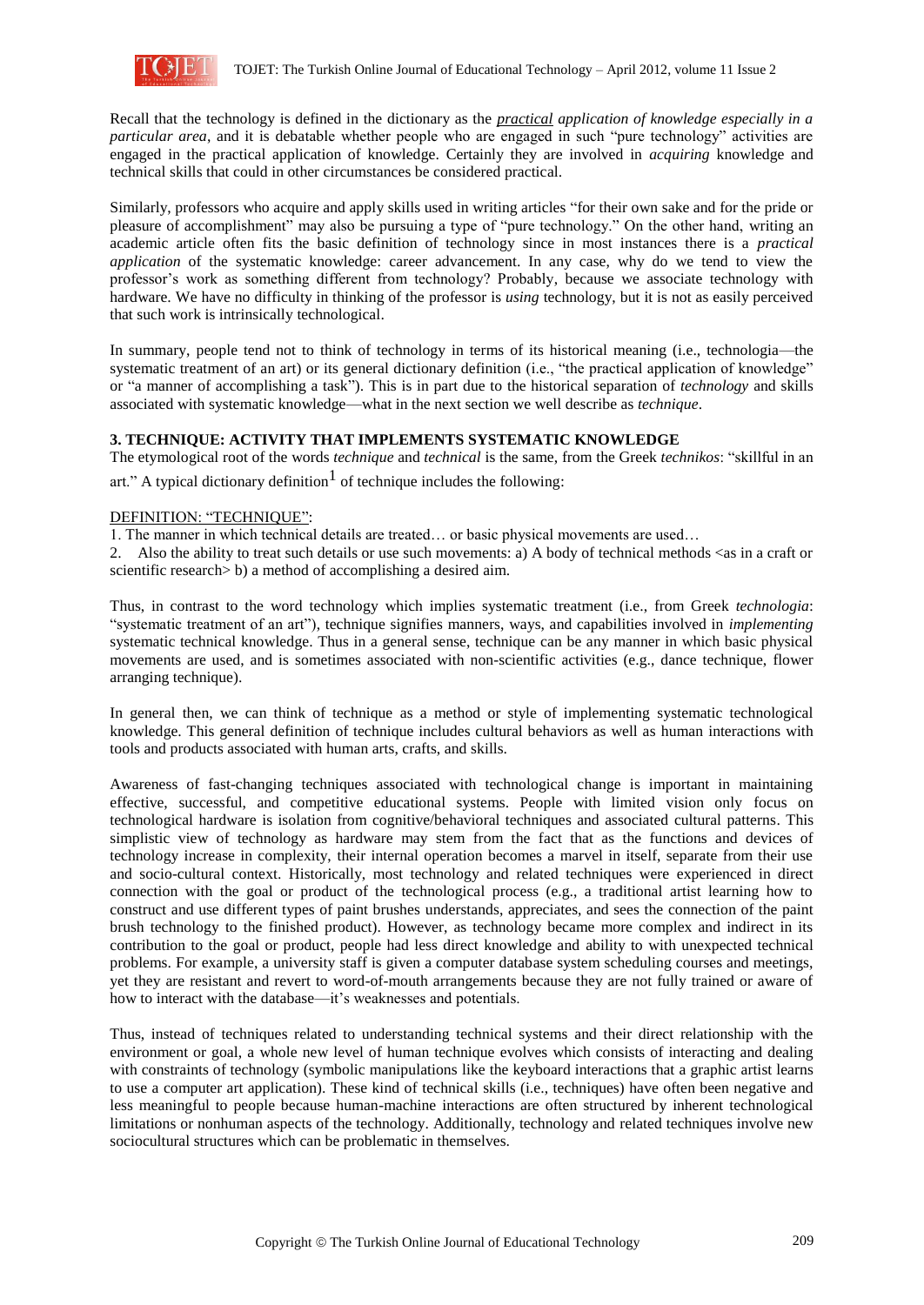

In summary, whereas in ancient Greece technology was considered to be the study of knowledge and skills involved in specialized arts (i.e. technologia), technology and associated techniques have now permeated human culture, experience, and cognition. Strangely enough, the nature of such profound changes in human experience is difficult to be aware of and define. Nonetheless, understanding the impacts of technology and its relationship to human learning is an important factor in pursuing liberal ideals associated with a fully functioning educational system. The next section discusses how technology and technique have been ignored or misunderstood as having a compartmentalized relationship with science and machines. This superficial view of technology and technique inhibits understanding major determinants of human thinking, learning, and culture.

## **4. TECHNOLOGY: TECHNIQUE, SCIENCE, AND MACHINES**

## *Techniques—Mothers of Invention*

As noted above, relationships between technique (skillful thought and behavior), science (systematic knowledge), and machines were studied at least as far back as the classic Greek philosophies. A diagram showing how these concepts and relationships are viewed for the purposes of this paper is shown in Figure 1.



## *Sciences—Mothers of Technology*

In contrast with its Greek origins, early modern science was experimental. In the context of early modern science, an experiment: 1) used technological tools, and 2) was performed in a situation in which the natural phenomenon was controlled or put under certain constraints (Ihde, 1993). This scientific curiosity and manipulation of the environment produced technologies which can be conceived of as products of science (Fellows 1995). Thus technologies, technique, and associated products are often viewed as essentially scientific—in the sense that they are divorced from any human-oriented or socio-cultural values. This leads to the intuition that modern technology threatens humanistic ideals: "high" culture, liberal education, community, and spiritual values.

However, this view of technology as a neutral scientific force is inadequate if people want to understand and control effects on the contemporary conditions of humanity. Recall Feenberg's (1991) model which characterizes technology as a politically and culturally neutral but progressive-positive force; a "universality of truth" that is innate to instrumentality. This view is optimistic, but does not account for negative aspects of technology. For example, consider the technology of transportation. In the past transportation has utilized technology such as animal drawn vehicles, and now we have the much improved fuel consuming automobiles. We cannot, however, characterize the automobile as being "indifferent with respect to politics" or "indifferent to the variety of ends it can be employed to achieve." People who drive their car seventy-five meters to buy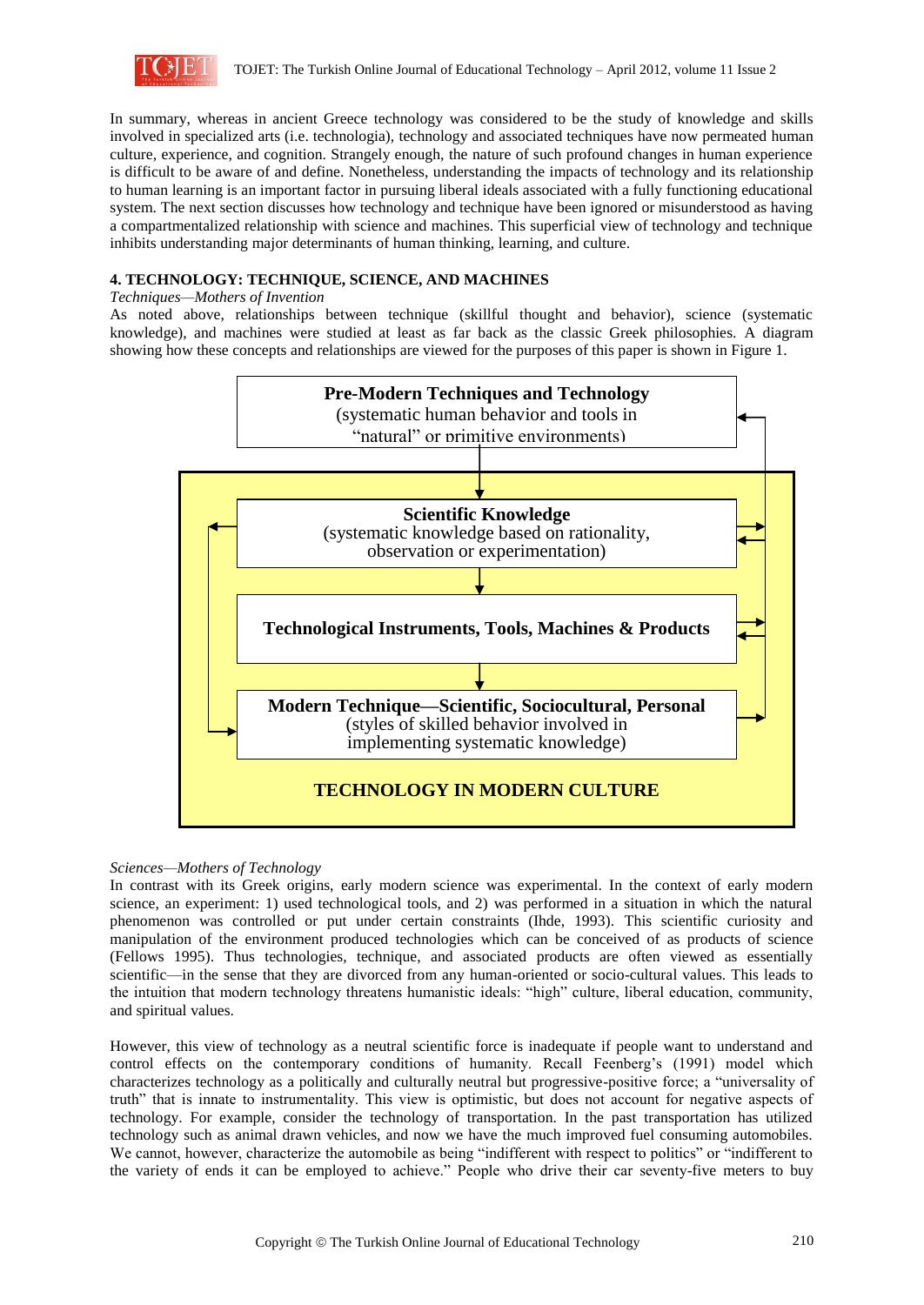

something from a nearby store may be choosing an inefficient and irrational means of achieving their end (e.g., walking might take less time and be better for one's health). Similarly, use of individual automobiles instead of constructing much more efficient mass transportation systems may be relatively destructive in a sociocultural sense. The technology of war, drugs, invasion of privacy, etc. provide plenty of examples that contradict the view that technology evolves in association with inherently rational goals and means. In sum, technology and technique are often not representative of a "sociopolitical neutrality of technology" having some inherent "rational character and the universality of the truth that it [technology] embodies."

### *Machines—Mothers of Modern Culture*

The strong connection between machines and technology reflects the fact that without machines, normal/everyday connotations of the word "technical" would not exist. For example, people are likely to include knowledge and skills connected with the use of *machines* that control fire in their concept of technology. However they are less likely to view general knowledge about controlling fire as technology (Cotrell, 1972). Nonetheless, Ellul (1964) asserts that techniques (i.e., methods for applying technical knowledge) have now become almost completely independent of machines, which lag far behind humanity's ability to implement and utilize systematic bodies of knowledge. Obviously, many techniques involving our use of systematic knowledge are implemented outside the scientific and industrial use of machines (e.g., advertising techniques, self-help techniques, negotiation techniques, and so on). Moreover, machines as well as science-oriented tools and processes are often conceived from and *depend* upon these systematic bodies of knowledge and techniques. In short, machines are now the result of technical knowledge rather than determining it. Not only are machines representative of a particular type of technical methodology, but the social and economic applications of machines are made possible by the advantages of various other types of technical methodology. Technology can be viewed as comprising heterogeneous bodies of knowledge and techniques by which, in addition to devices, man progressively masters his natural environment (Fellows, 1995). For better or worse, technical knowledge and techniques seem to have taken over most of man's activities, not just his productive activity.

This pervasive use of technical knowledge may be deeply symptomatic—a socio-cultural imperative resulting from a principle inherent in machines—due to the fact that replication of machines across culture requires human activity involving a particular set behaviors and techniques. Ellul (1964) suggested that the relationship between machine and technique penetrates to the very core of the problem of our civilization. His philosophical analysis suggests that the pervasive use techniques, born from but not necessarily directly connected to machines, results in transferring characteristics of the machine into society. In other words, the machine has influenced human culture to become more "mechanical" in some sense, because almost all things in culture (e.g., transportation, entertainment, health, sport, education, and so on) would cease to exist as we know them without the machine. Mechanization of culture is viewed negatively in part because machines are antisocial objects—they do not explicitly engage in social activities.

## **5. TECHNOLOGY, CULTURE, AND SOCIETY**

#### *Technology and Social Organization*

Next we discuss the connection between organization and technikos (i.e., technique, technical methodology). Organization has been defined in several ways. First, Ellul (1064) describes organization as *technique applied to social, economic, or administrative life* Organization in this sense is used by almost all people to successfully accomplish their organizational or personnel goals in life.

Second, the primary *goal* of organization is to manage and accomplish objectives in an efficient and economic way. In other words, people implement organization in order to save time, money, and work.

Ideally, organization establishes standardization and the rationalization of economic and administrative life. Standardization means resolving in advance all the problems that might possibly impede the functioning of an organization (Ellul, 1964). It aids people to develop specific rules which must be applied to efficiently and effectively solve their problems in their life by people. In addition, standardization is interested in more methods and instructions than individuals. It means that people can not create their personal standardization. To be organized means to be used in a general way by a group of people. Of course, as we all know, individuals learn to use organized systems to implement their personal goals and emotional needs. Further, a culture may insert its own practices which co-opt or overlay what are nominally the system's organizational standards. In short, technikos and human nature may clash, which is a source of cultural differences: Which types of organization and technique will individuals and groups within a culture accept and participate in?

Organization is something other than technique, organized people have in a way discovered a new field of action and new methods, and that people must study organization as a new phenomenon, when it is nothing of the sort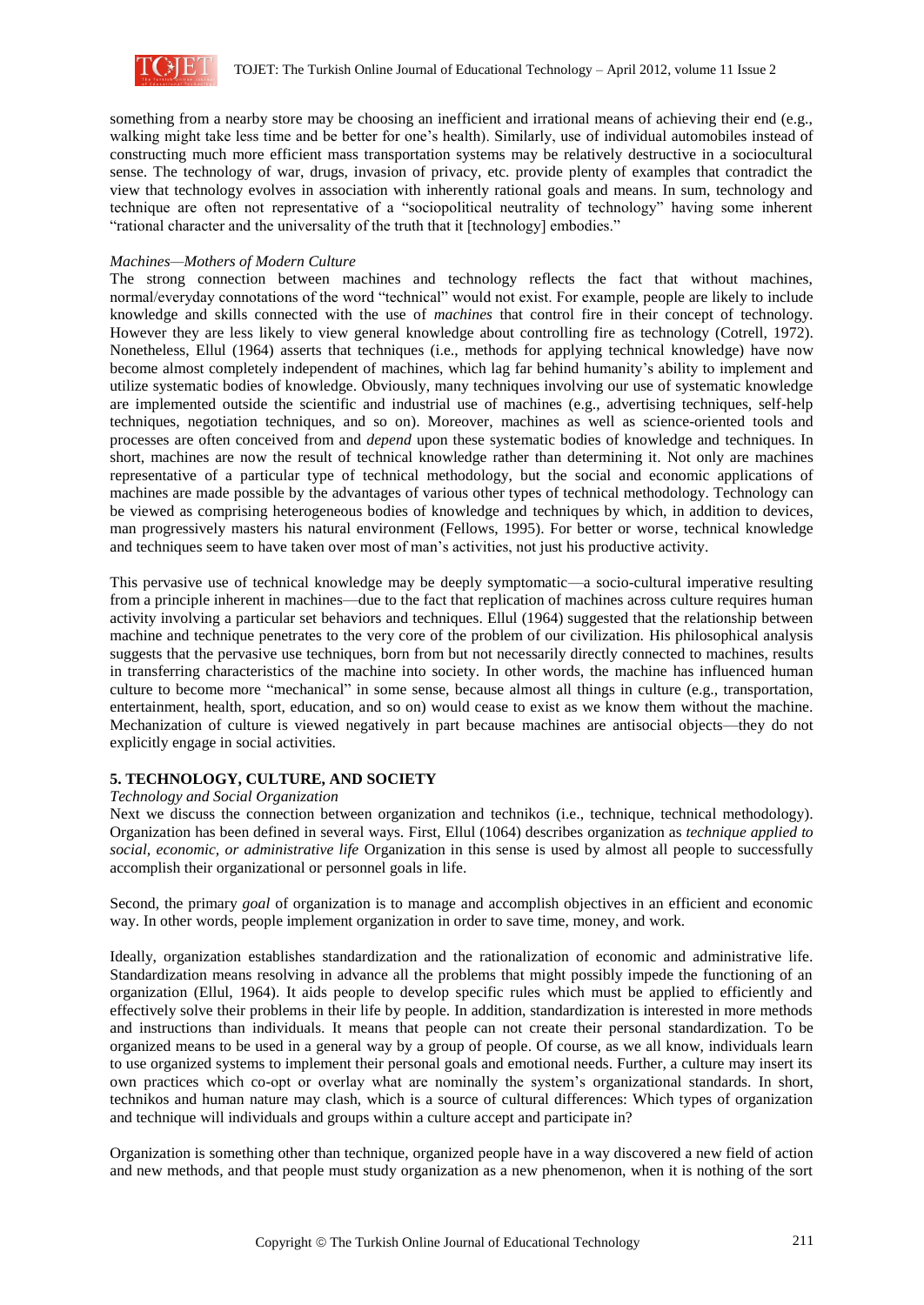

(Ellul, 1964). On the other hand, he refuses to change his ideas about the continuity of the technical process. He believes that it is this process which is taking on a new aspect and is developing on a world-wide scale.

There are two kinds of consequences. First, mechanical technique produced the problems at the end of the application of technique. This organization which is succeeding technique is in some way a counterbalance to it, and a remedy (Ellul, 1964). It is mentioned that exactly the opposite is true. This development adds to the technical problems by offering a partial solution to old problems, itself based on the very methods that created the problems in the first place.

Second, organization as a phenomenon whose effects can not yet be seen. However, the final results is that technique will assimilate everything to the machine; the ideal for which technique strives is the mechanization of everything it encounters (Ellul, 1964). It can be said that the technical age continues to help people successfully organize their lives. For this reason, people should think of technique and organization together in an appropriate way in order to solve their problems. Thus, people must receive the advantages of organization and technique to successfully accomplish their goals in their life.

## *Technology and Culture*

Technikos is a mental process that is associated with real world activities involving techniques or technical methodologies. Technikos as a mental trait is an aspect of culture, and the associated techniques/technical methodologies affect people's lives, behavior, communication style, and so on. Technologies can be embedded so deeply in culture that people have not acquired knowledge of the technikos and technological methodology that produced them. However, in with a deeply embedded technology, new technikos are created along with new human-technology interactions at a higher a simpler level. These new human-technology processes entail "ways of seeing"—whether or not the actual technology equals the metaphysical way of seeing—that comprise essential characteristics of a culture.

Like science, technology—which is the application of knowledge or discovery for practical use—is also a feature or product of culture (Fellows, 1995). Technology contributes to, and is determined by, its cultural environment.

### *Technology and Society*

According to Teich ( 1977), the close relationship between technological and social change itself helps to explain why any given technological development is likely to have both positive and negative effects. These effects are as follows:

1. Technological advance creates a new opportunity to achieve some desired goal.

- 2. This requires alterations in social organization if advantage is to be taken of the new opportunity.
- 3. Which means that the functions of existing social structures will be interfered with.

4. With the result that other goals which were served by the older structures are now only inadequately achieved (Teich, 1977).

Consider three views on the role of technology in society. First, technology is an unalloyed blessing for man and society. Technology is seen as the mother of all progress, as holding the solution to most our social problems, as helping to liberate the individual from the clutches of a complex and highly organized society, and as the source of permanent prosperity; in short, as the promise of utopia in our time (Teich, 1977). Second, technology is an unmitigated curse. Technology is said to rob people of their jobs, their privacy, their participation in democratic government, and even, in the end, their dignity as human beings. Teich also notes that technology is seen autonomous and uncontrollable, as fostering materialistic values and as destructive of religion, as bringing about a technocratic society and bureaucratic state in which the individual is increasingly submerged, and as treating, ultimately, to position nature and blow up the world (Teich, 1977).

A third view of technology differs from the previous characterizations as ultimately good or bad. It argues that technology as such is not worthy of special notice, because it has been well organized as a factor in social change at least since the Industrial Revolution. It is unlikely that the social effects of computers will be nearly so traumatic as the introduction of the factory system in 18th-century England, because 1) research has shown that there has been no significant change in recent decades in the time period between invention and widespread adoption of new technology, and 2) improved communications and higher levels of education make people much more adaptable to new ideas and to new social reforms required by technology (Teich, 1977).